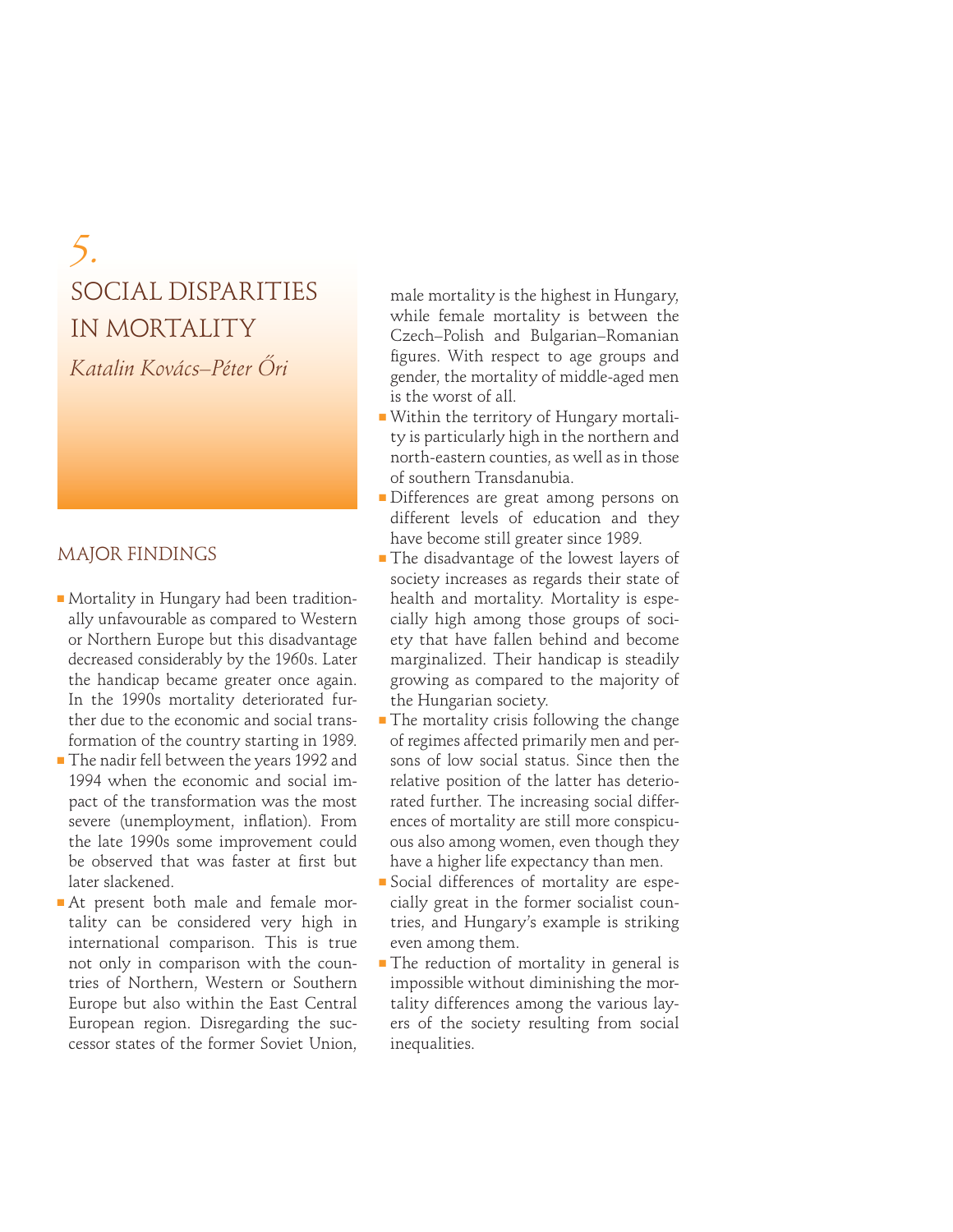#### FACTS IN RETROSPECT AND IN INTERNATIONAL COMPARISON

As compared to the developed parts of Europe, Hungarian mortality shows unfavourable trends also in historical perspective. Our relative conditions have not improved as regards life expectancy at birth and healthy life expectancy. It is, however, important to note that our disadvantage considerably decreased until the early 1960s. While in the early 20th century we were about 7 and 9 years behind the European average (females and males examined separately), by 1960 the difference dropped to six month and one year, respectively. Afterwards the mortality of men started to increase again in all socialist countries, Hungary included, and that of women decreased only very slowly, even stagnating for certain periods. The phenomenon went back to the unparalleled deterioration in the mortality rate of middle-aged men. The improvement of mortality in Western Europe beginning with the 1970s did not take place in Hungary for a long time to come. As a consequence, life expectancy at birth in the years around the turn of regimes lagged behind the European average by 6.4 and 4.8 years, and behind that of the neighbouring Austria by 7.3 and 5.3 years (Figs 1 and 2).

The life expectancy of Hungarian males at birth (66.4 years) was not conspicuously disadvantageous in 1970<sup>1</sup> yet. Although in the United Kingdom, Italy and Bulgaria it was 68-69 years already at that time, several other European countries stood on the same level with Hungary and only few of them (e.g. present-day Latvia and Russia) had 1 to 3 years lower male life expectancy.

In the decade and a half after 1970 the life expectancy of the male Hungarian population decreased by a year and a half. The second half of the 1980s was characterized by an improvement of one year, but this achievement was destroyed by the mortality crisis in the early 1990s when the life expectancy at birth for males in Hungary sank below 65 years. Improvement began in 1994 and has been slow but steady ever since then. Today Hungarian men can expect to live more than 68 years in average.

A transitional decrease in the length of life took place in several countries, though not to the same degree and not at the same time. Life expectancy in Latvia and Lithuania shows similar tendencies as in Hungary, though the starting point was much higher. In 1993–94 the Baltic states experienced a particularly severe crisis in mortality during which the male life expectancy at birth fell to 60-63 years. The nadir was, however, followed by a dynamic rise of life expectancy there and today it is over 65. The mortality crisis was especially severe in Russia. In Romania male life expectancy decreased between 1970 and 1990, mainly in the 1980s. The nadir was in 1996–97, followed by a slow improvement.

In the Czech Republic and in Poland male life expectancy at birth did not drop in the 1970s and 1980s. It stagnated around 67 years. There was no considerable decrease in the early 1990s, either. Male life expectancy increased in both countries after 1991. The increase was more dynamic in the Czech Republic, nearly reaching 74 years, while the result was about 71 years in Poland. The development in Slovakia was similar to that in Poland, though there was a minor mortality crisis around 1990, pushing down life expectancy by one year.

In the western, southern, and northern



 $11970$  was the first year for which we have data suitable for a detailed international comparison.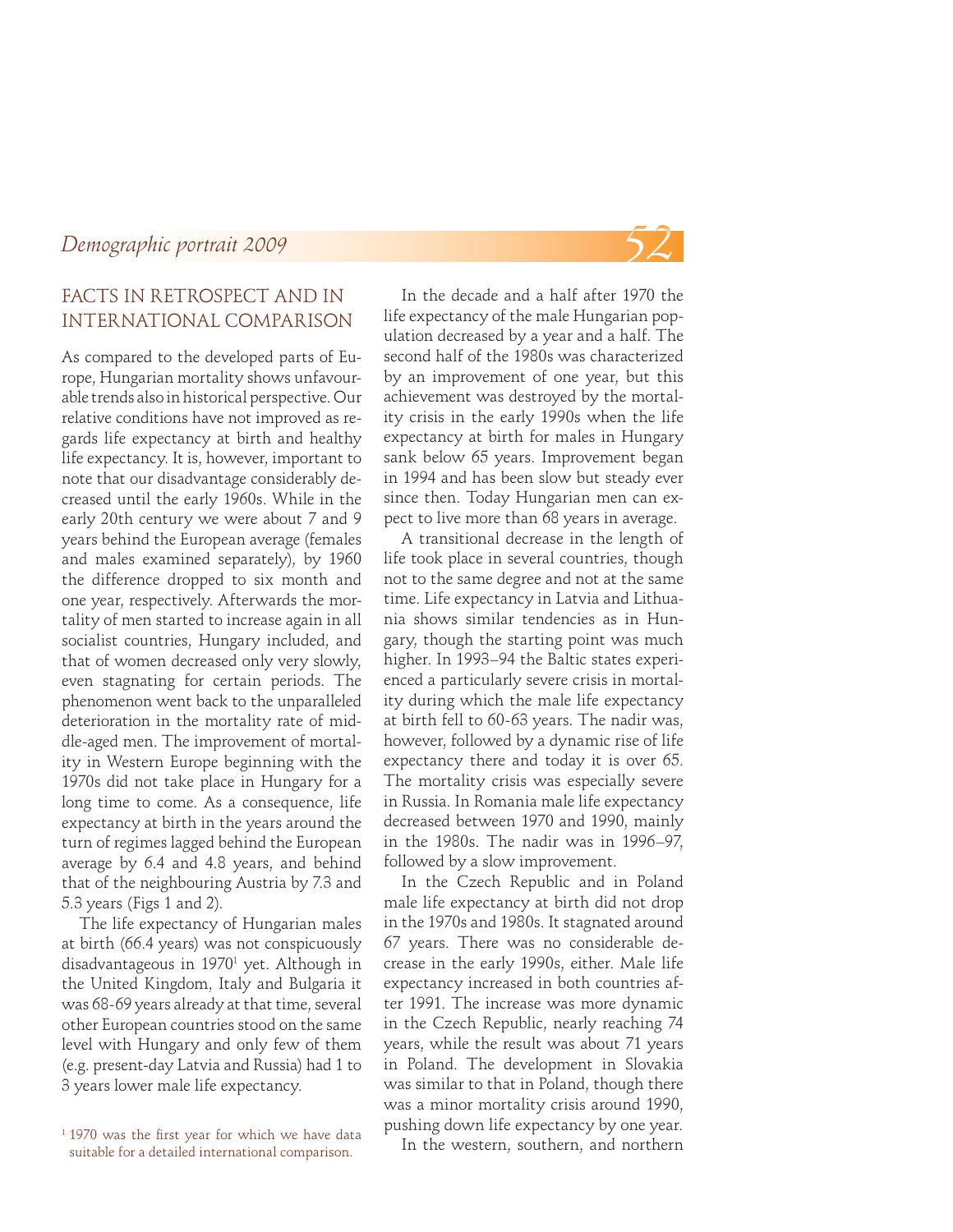



Fig. 1. *Male life expectancy at birth in selected European countries, 1989–2003*

*Source:* http://data.euro.who.int/hfadb/

Fig. 2. *Female life expectancy at birth in selected European countries, 1989–2003*

**A** Romania — Russia <sup>— 1</sup> Slovakia



*Source:* http://data.euro.who.int/hfadb/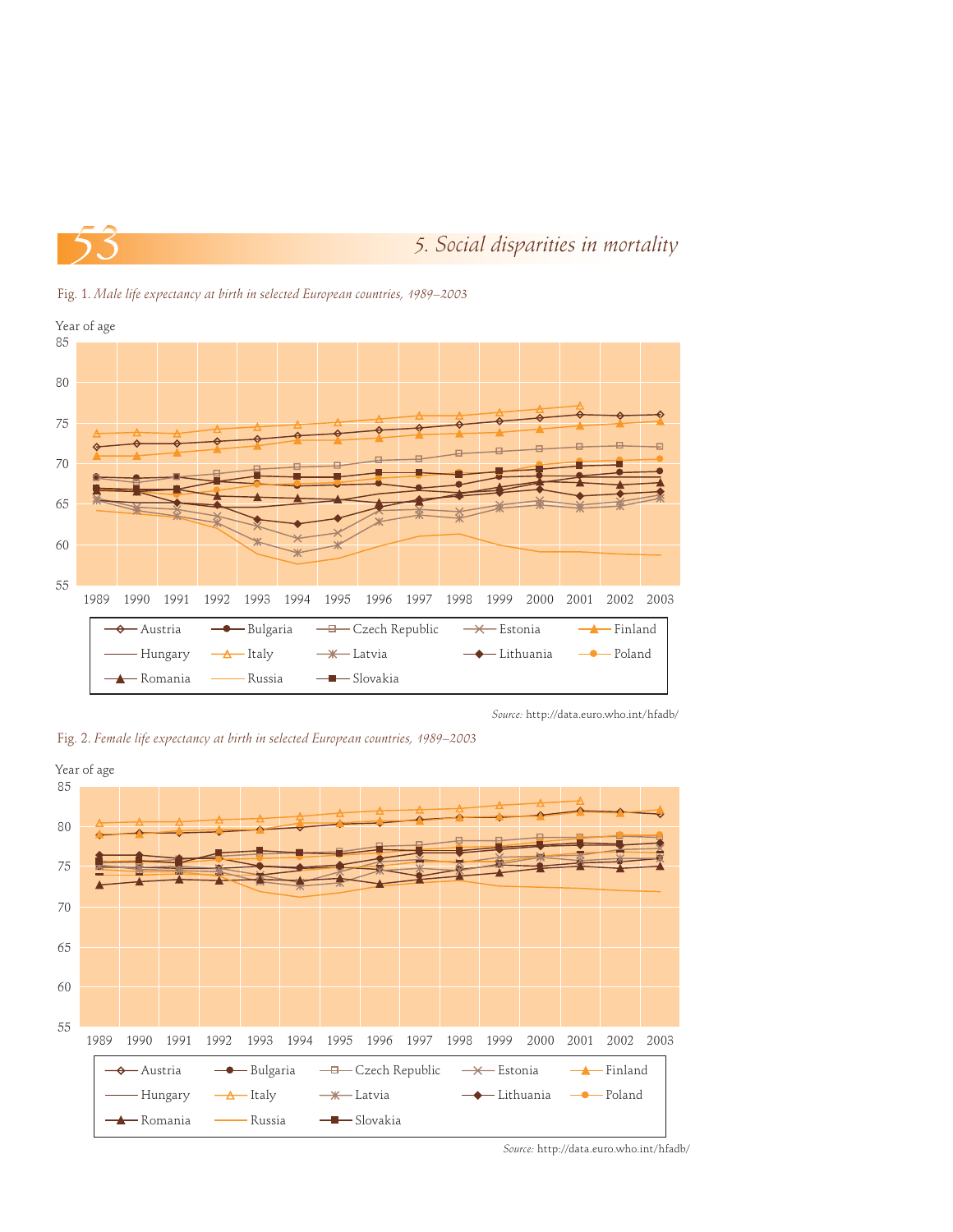

countries of Europe male life expectancy has been growing dynamically since 1970, though at a different pace. In the mid-2000s it was somewhere between 76 and 78 years.

The generally known fact of high male mortality in Hungary being in the limelight, unreasonably little attention is paid to female mortality. In 1970 female life expectancy at birth was 73 to 75 years in the countries of Europe. There were only two exceptions among the countries shown in Figure 2, namely the 72 years of the Hungarian and the 70 years of the Romanian female population. In the course of the 1980s Russia joined the group of countries with rather low female life expectancy.

In the early 1990s the mortality crisis greatly influenced the female mortality of the Baltic states and Russia, too. Later there was a decrease in female life expectancy in Bulgaria as well. Then came an improvement in all former socialist countries except for Russia, reaching a life expectancy of 76–78 years in Romania, Bulgaria, Latvia, Lithuania, Estonia, Hungary, and Slovakia, and even 79 years in Poland and

Table 1. *Major indicators of mortality in Hungary, 1990–2008*

|      |                         | Men                                            |                         |                         | Women                                        |                         |                     | Total                                  |                                        |  |
|------|-------------------------|------------------------------------------------|-------------------------|-------------------------|----------------------------------------------|-------------------------|---------------------|----------------------------------------|----------------------------------------|--|
|      | Num-<br>ber of<br>death | Crude<br>death rate<br>(per $1000$<br>persons) | Life<br>ex-<br>pectancy | Num-<br>ber of<br>death | Crude<br>death rate<br>(per 1000<br>persons) | Life<br>ex-<br>pectancy | Crude<br>death rate | Standard-<br>ized death<br>rate<br>(a) | Standard-<br>ized death<br>rate<br>(b) |  |
|      |                         |                                                |                         |                         |                                              |                         | (per 1000 persons)  |                                        |                                        |  |
| 1990 | 76,936                  | 15.5                                           | 65.13                   | 68,724                  | 12.8                                         | 73.71                   | 14.1                | 14.0                                   | 12.6                                   |  |
| 1991 | 76,762                  | 15.5                                           | 65.02                   | 68,051                  | 12.6                                         | 73.83                   | 14.0                | 13.9                                   | $\ddotsc$                              |  |
| 1992 | 79,633                  | 16.1                                           | 64.55                   | 69,148                  | 12.9                                         | 73.73                   | 14.4                | 14.2                                   | Ω,                                     |  |
| 1993 | 80,498                  | 16.3                                           | 64.53                   | 69,746                  | 13.0                                         | 73.81                   | 14.6                | 14.3                                   | $\ddotsc$                              |  |
| 1994 | 78,654                  | 16.0                                           | 64.84                   | 68,235                  | 12.8                                         | 73.23                   | 14.3                | 13.8                                   | Ω,                                     |  |
| 1995 | 77,344                  | 15.8                                           | 65.25                   | 68,087                  | 12.8                                         | 74.50                   | 14.2                | 13.6                                   |                                        |  |
| 1996 | 74,827                  | 15.4                                           | 66.06                   | 68,303                  | 12.8                                         | 74.70                   | 14.0                | 13.3                                   | Ω,                                     |  |
| 1997 | 73,278                  | 15.1                                           | 66.35                   | 66,156                  | 12.5                                         | 75.08                   | 13.7                | 13.0                                   |                                        |  |
| 1998 | 74,300                  | 15.4                                           | 66.14                   | 66,570                  | 12.6                                         | 75.18                   | 13.9                | 13.1                                   | Ω,                                     |  |
| 1999 | 74,641                  | 15.5                                           | 66.32                   | 68,569                  | 13.0                                         | 75.13                   | 14.2                | 13.2                                   | Ω.                                     |  |
| 2000 | 70,475                  | 14.5                                           | 67.11                   | 65,126                  | 12.2                                         | 75.59                   | 13.5                | 12.4                                   | 10.7                                   |  |
| 2001 | 68,389                  | 14.1                                           | 68.15                   | 63,794                  | 11.9                                         | 76.46                   | 13.0                | 11.4                                   | 10.4                                   |  |
| 2002 | 68,837                  | 14.3                                           | 68.26                   | 63,996                  | 12.0                                         | 76.56                   | 13.1                | 11.4                                   | 10.3                                   |  |
| 2003 | 70,016                  | 14.6                                           | 68.29                   | 65,807                  | 12.4                                         | 76.53                   | 13.4                | 11.6                                   | 10.5                                   |  |
| 2004 | 68,381                  | 14.3                                           | 68.59                   | 64,111                  | 12.1                                         | 76.91                   | 13.1                | 11.2                                   | 10.1                                   |  |
| 2005 | 69,781                  | 14.6                                           | 68.56                   | 65,951                  | 12.4                                         | 76.93                   | 13.5                | 11.2                                   | 10.2                                   |  |
| 2006 | 67,851                  | 14.2                                           | 69.03                   | 63,752                  | 12.1                                         | 77.35                   | 13.1                | 10.7                                   | 9.7                                    |  |
| 2007 | 68,241                  | 14.3                                           | 69.19                   | 64,697                  | 12.2                                         | 77.34                   | 13.2                | 10.7                                   | 9.6                                    |  |
| 2008 | 66,269                  | 13.9                                           | 69.79                   | 63,758                  | 12.1                                         | 77.76                   | 13.0                | 10.3                                   | 9.3                                    |  |

(a) Death rate standardized to the age distribution of the Hungarian population in 1990.

(b) Death rate standardized to the age distribution of the European population.

Source: KSH Demográfiai évkönyv 2000. Történeti adatsorok, KSH Demográfiai évkönyv 2000, KSH Demográfiai Évkönyv 2008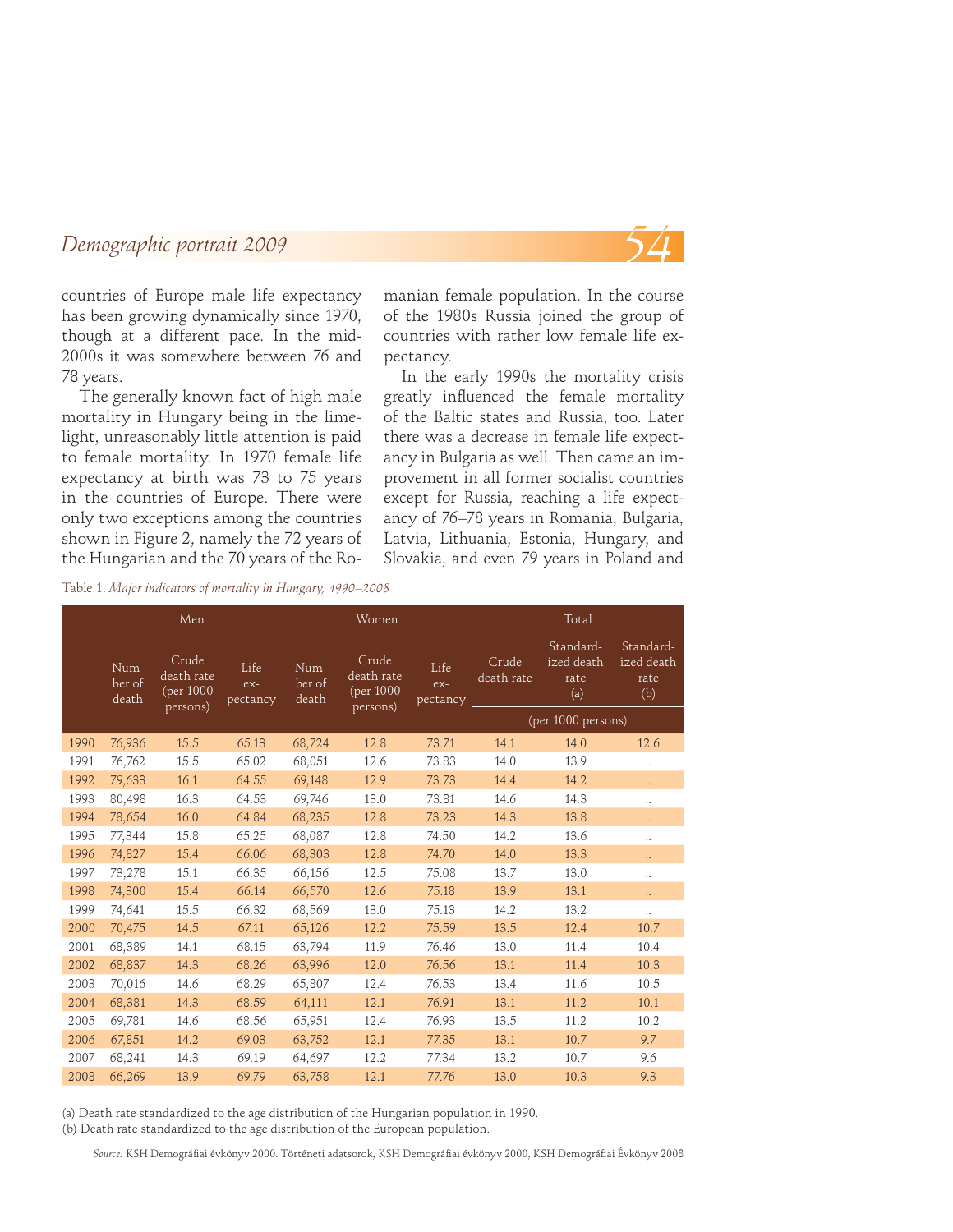the Czech Republic. As a contrast, in the western countries where there were no regressions from 1970 in this respect, female life expectancy at birth had grown to be 82–84 years by the mid-2000s (Fig.2).

Fig. 3. *Standardized death rate in selected European countries, 2005–2007*



Examining the tendencies in Hungary in more detail, we can establish that following 1989 life expectancy dropped below 65 years between 1992 and 1995 and returned to the level of 1989 only by 1997. Since then there has been a slow improvement in this field. The standardized death rate, another indicator of mortality, shows similar tendencies. Owing to the fast ageing of the population crude death rates do not reflect the changes in mortality properly *(Table 1)*.

However, standardized death rates for the years 2000–2008 show considerable improvement with respect to mortality, in harmony with the changes in life expectancy. The results produced by the various methods of standardization may differ slightly but the fact that an improvement of about 10-15 per cent took place in the given period is indisputable.

#### *5. Social disparities in mortality*

Despite the significant improvement, Hungarian mortality remained high in the past few years compared to the whole of Europe and within the region, as well. *(Fig. 3).*

As regards recent developments in Hungary, male mortality was the highest in the region in 2005–2007, though that of Bulgaria and Romania was only slightly better. Mortality in the Czech Republic and Poland is lower by about 10 per cent. The mortality of Hungarian, Bulgarian, and Romanian men is nearly twice as high as that of men living in Western and Southern Europe but is much lower than that of Russian males.

As regards female mortality in Hungary, conditions seem to be slightly more favourable in the past few years, though the Hungarian value is still higher than female mortality in some other countries of the region like the Czech Republic and Poland. The Hungarian figures fall between the Polish–Czech and Romanian–Bulgarian ones and are nearly 80 per cent higher than the mortality of Italian and nearly 60 per cent higher than that of Austrian women.

#### AGE-SPECIFIC MORTALITY

The level of mortality in the various age groups can be illustrated by age-specific death rates *(Table 2)*.

Table 2 indicates that our unfavourable position among the EU member states is valid for all examined age groups and for both sexes. As regards infant mortality the situation in Hungary is worse than in Western and Southern Europe and even as compared to the Czech Republic. In this respect we are on the same level as Poland, but much ahead of the Southeast European former socialist states or Russia. At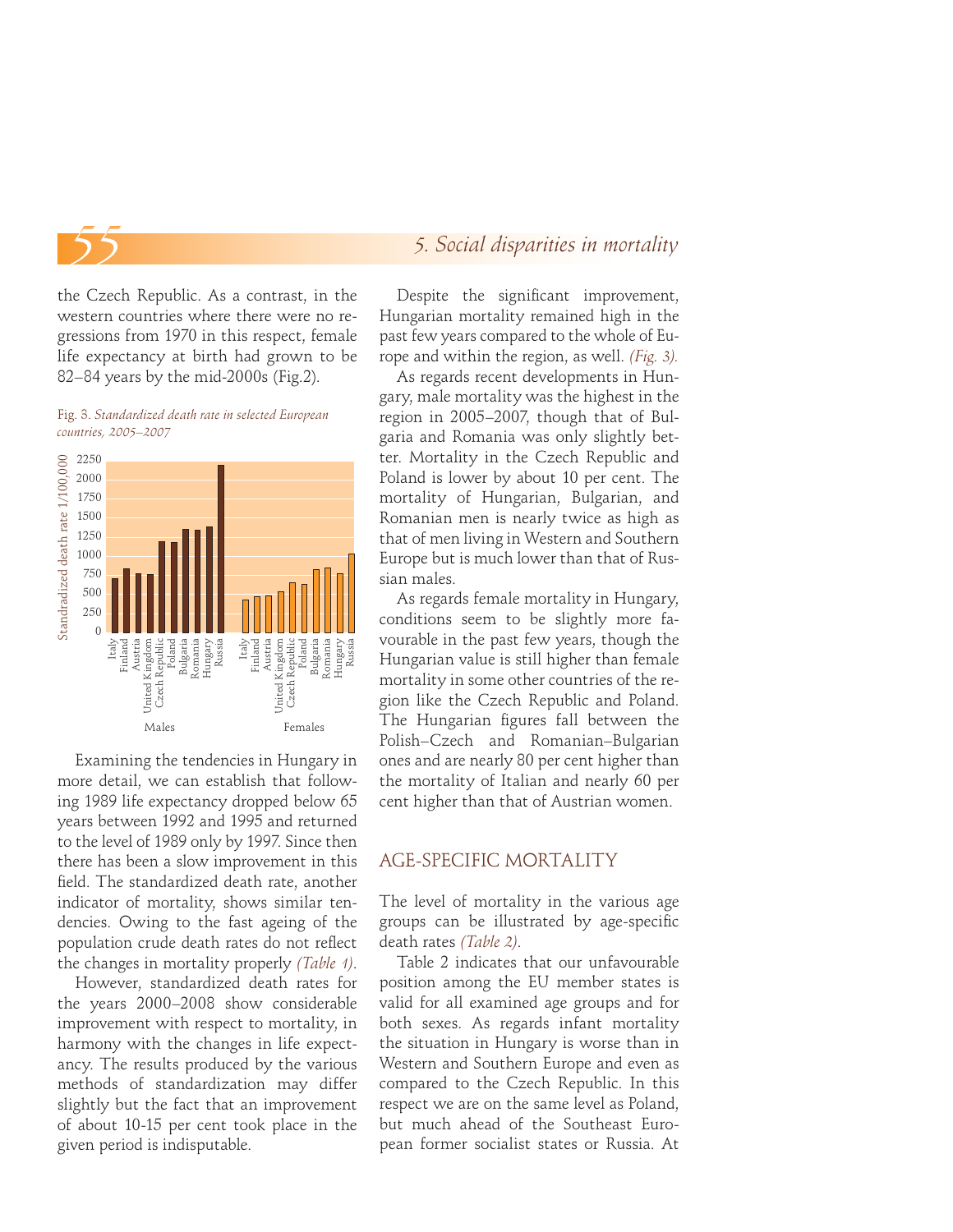

| Age group       | $-1$  |         | $1 - 44$ |         | $45 - 64$ |                                                  | $65+$ |         |
|-----------------|-------|---------|----------|---------|-----------|--------------------------------------------------|-------|---------|
|                 | Males | Females | Males    | Females | Males     | Females                                          | Males | Females |
|                 |       |         |          |         |           | (Death per 100,000 persons by sex and age group) |       |         |
| Italy           | 410   | 324     | 65       | 44      | 526       | 273                                              | 4.459 | 2,820   |
| Finland         | 309   | 229     | 99       | 42      | 795       | 341                                              | 4.894 | 3,009   |
| Austria         | 403   | 323     | 70       | 30      | 664       | 330                                              | 4.618 | 3,099   |
| United Kingdom  | 545   | 442     | 76       | 40      | 595       | 381                                              | 4.604 | 4,690   |
| Czech Republic  | 387   | 265     | 90       | 40      | 1.012     | 437                                              | 6.145 | 4,168   |
| Poland          | 679   | 539     | 137      | 46      | 1.383     | 519                                              | 6,478 | 4,007   |
| Bulgaria (2002) | 1,458 | 1.233   | 146      | 68      | 1,499     | 605                                              | 8.093 | 6,004   |
| Romania         | 1,351 | 1.060   | 141      | 61      | 1.460     | 599                                              | 6.975 | 5,089   |
| <b>Hungary</b>  | 724   | 548     | 142      | 63      | 1,803     | 685                                              | 7.470 | 4,876   |
| Russia          | 1,847 | 1.369   | 1,530    | 940     | 1,667     | 940                                              | 1,814 | 1,325   |

Table 2. Age-specific mortality rates in selected European countries, 2005–2007 averages

*Source:* http://data.euro.who.int/hfadmdb/

the same time it cannot be forgotten that the improvement of infant mortality was a real success story in the course of the 20th century. This is the only age group where mortality is constantly decreasing. For example, in the 1980s and 1990s it reached half of the earlier level.

In the case of children and young adults (age group 1–44) the relative situation in Hungary is more unfavourable, but not worse than in Bulgaria or Romania (or Poland in the case of males). In the age group 45–64 both male and female mortality is already below the level not only of Poland but also of Bulgaria and Romania. It is, therefore, obvious that our low life expectancy on regional level is due primarily to the very high mortality of the middle-aged population, both male and female. The relative situation of women above 65 is a bit more favourable as their mortality rate is lower than that of Romanian and Bulgarian women of the same age group. Male mortality is, however, very high in this age group, too, falling short only of the Russian and the Bulgarian figures.

# REGIONAL DIFFERENCES IN MORTALITY WITHIN HUNGARY

While Hungary dropped increasingly behind Western Europe and the countries of the East Central European region with better results as regards average mortality, the disparities among the regions within the country were gradually increasing. Taken men and women together, in 1990 the difference in life expectancy at birth between the counties with the lowest and the highest values was 2.8 years, while in 2005 it was already 3.8 years. Despite the considerable differences within Budapest itself, the population of the capital has enjoyed much higher life expectancy than people in other cities for a long time, to say nothing of villages. As compared to life expectancies in other cities and towns the capital's advantage grew from 0.2 year in 1990 to 1.1 in 2005. As compared to villages it grew from 1.5 to 2.5 years *(Table 3)*.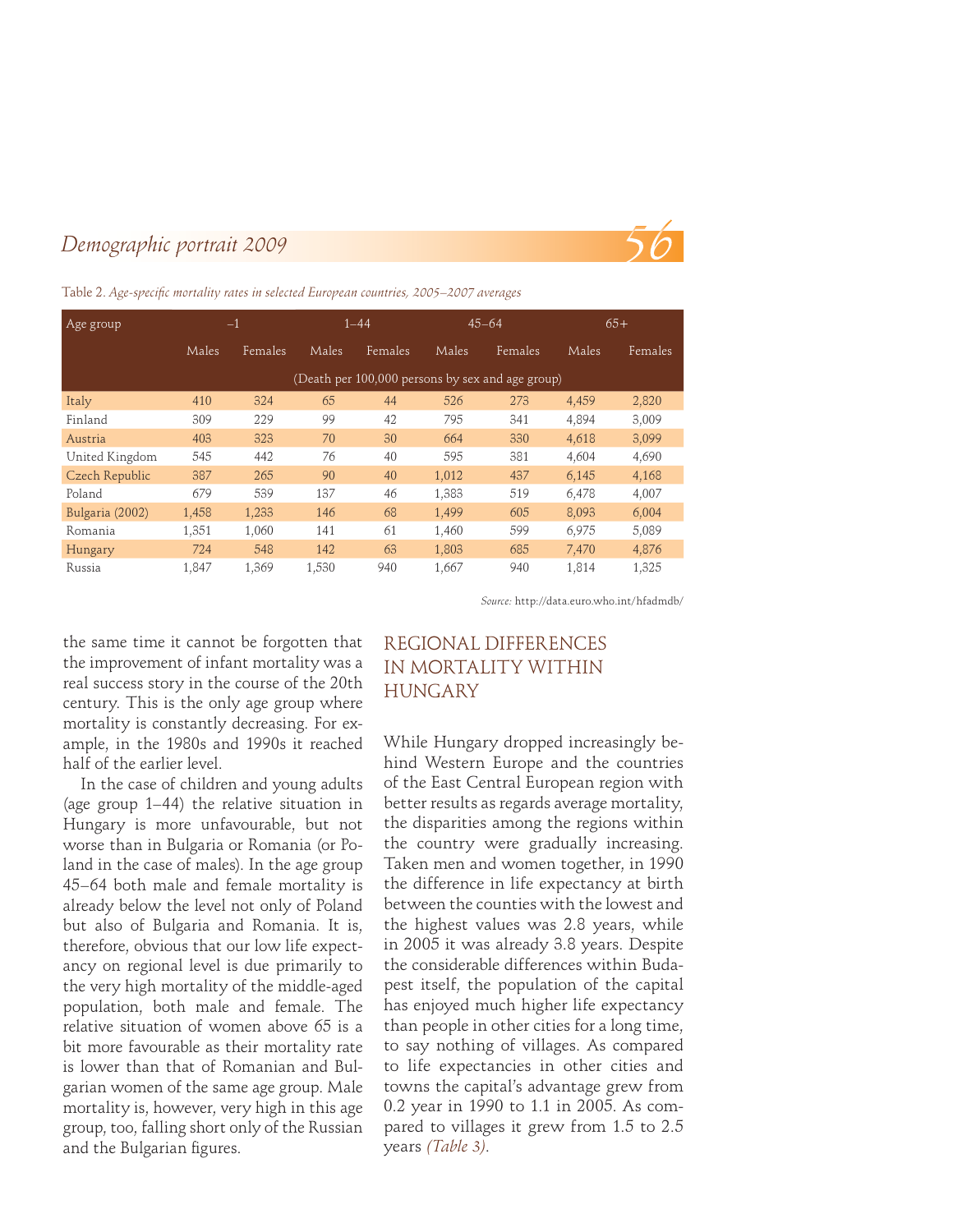

#### Table 3. *Life expectancy at birth by counties and settlement types*

|                      | Life expectancy<br>at birth |      |      |  |  |
|----------------------|-----------------------------|------|------|--|--|
|                      | 1990                        | 2000 | 2005 |  |  |
| Counties             |                             |      |      |  |  |
| Borsod-Abaúj-Zemplén | 681                         | 70.2 | 70.2 |  |  |
| Szabolcs-Szatmár     | 68.3                        | 70.0 | 71.3 |  |  |
| Nógrád               | 69.4                        | 70.7 | 72.2 |  |  |
| Somogy               | 69.2                        | 70.7 | 72.0 |  |  |
| Komárom-Esztergom    | 68.4                        | 70.7 | 72.0 |  |  |
| Heves                | 70.2                        | 71.4 | 72.2 |  |  |
| Jász-Nagykun-Szolnok | 69.4                        | 71.2 | 72.0 |  |  |
| Hajdú-Bihar          | 69.7                        | 71.3 | 72.6 |  |  |
| Bács-Kiskun          | 68.7                        | 70.8 | 72.3 |  |  |
| Baranya              | 69.2                        | 71.2 | 72.8 |  |  |
| <b>Békés</b>         | 70.1                        | 71.4 | 72.4 |  |  |
| $Pest*$              | 68.6                        | 71.0 | 73.1 |  |  |
| Vas                  | 70.0                        | 71.9 | 731  |  |  |
| Csongrád             | 70.1                        | 71.5 | 73.0 |  |  |
| Tolna                | 69.6                        | 71.0 | 73.1 |  |  |
| Fejér                | 69.5                        | 72.2 | 73.0 |  |  |
| Veszprém             | 70.6                        | 71.9 | 73.3 |  |  |
| Zala                 | 70.2                        | 71.9 | 73.4 |  |  |
| Győr-Sopron          | 70.9                        | 72.6 | 74.0 |  |  |
|                      |                             |      |      |  |  |
| Settlement types     |                             |      |      |  |  |
| Budapest             | 70.1                        | 72.3 | 74.1 |  |  |
| Town                 | 69.9                        | 71.7 | 73.0 |  |  |
| Villages             | 68.6                        | 70.5 | 71.6 |  |  |
|                      |                             |      |      |  |  |

\* Budapest included.

*Source:* Klinger A. (2007)

Every region has experienced an increase in life expectancy since the change of regimes but the relative position of the individual counties underwent several changes. There are distinct groups of 'losers' and 'winners'. In the counties Borsod-Abaúj-Zemplén, Szabolcs-Szatmár, Nógrád, Somogy, Komárom-Esztergom, Heves, and Jász-Nagykun-Szolnok the level of mortality is far above the national average today. This fact goes back mostly to the deterioration of the relative situa-

# *5. Social disparities in mortality*

tion, in some cases to stagnation (Somogy County), and occasionally, like in the case of Komárom-Esztergom County to the improvement of the relative situation. As mentioned before, Budapest is in a far better situation as regards mortality than the national average. Improvement is considerable in the counties Pest, Csongrád, and Bács-Kiskun. Most counties of Transdanubia have similarly preserved their relatively favourable level. The regional differences in mortality reflect the differences in the social composition of the population of the individual counties, in the employment opportunities, in the standard of living, in infrastructure, and in the availability and quality of health care.

# SOCIAL DIFFERENCES OF MORTALITY AND THE POPULATION'S STATE OF HEALTH

One of the most important factors of social status is a person's level of education. This was emphatically so in Hungary in the past decades just like in other countries. The differences in mortality and the people's state of health are directly linked with the level of education as learning may include knowledge about health, the early diagnosis and management of disease, as well as a better orientation in the system of health-care. Even more importantly, the higher level of education has an indirect impact on health, also, through higher incomes and jobs less detrimental to the state of health.

In the years around 1989, male life expectancy at 30 was 5.5 years higher in the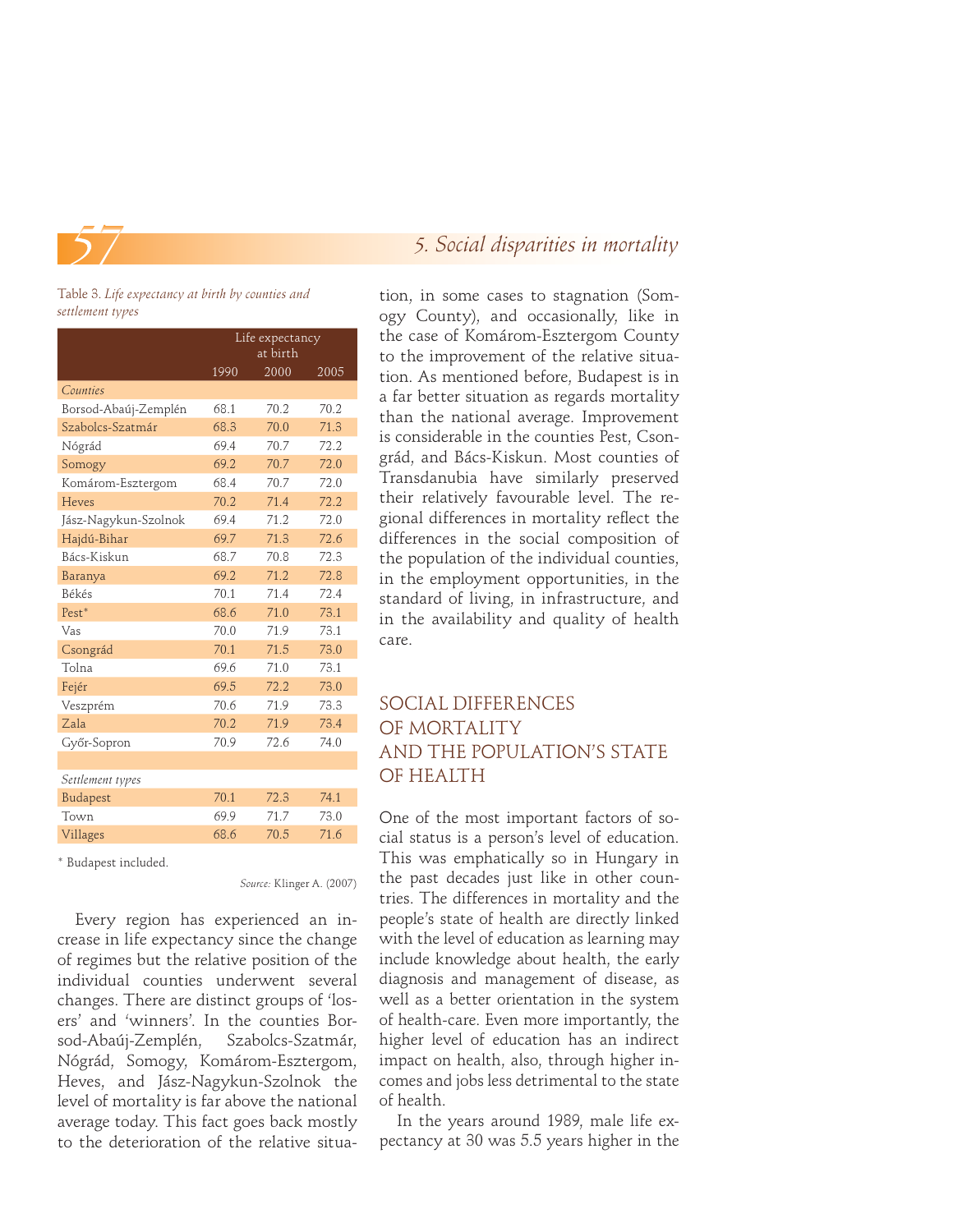

group with at least secondary education than in that of those with less. At the time of the mortality crisis following the change of regimes the mortality of better educated men stagnated, while that of those with lower education deteriorated further, so the difference between them increased, reaching 8.5 years in the 1990s. In the second half of the 1990s life expectancy improved on each level of education but the differences remained. During the 2000s mortality for those with a higher education seemed to stagnate, while for the less educated persons it seemed to be decreasing. Thus the difference between the life expectancy of the two groups in the mid-2000s was 8 years *(Fig. 4)*.

The difference in life expectancy between the better educated and less educated groups of the female population around 1989 was 2 years. During the mortality crisis the mortality of women with a lower level of education did not improve, while that of better educated women decreased. In the second half of the 1990s the situation of the former group started to improve as well, but much more slowly than that of better educated women. As regards life expectancy at 30 the difference had risen to 5 years. In the 2000s the improvement stopped in the group with higher education and continued in the other, so the difference dropped to 4.2 years *(Fig. 5)*.

In the course of the 2000s, among persons above 30 – including both men and women – the group with a higher level of education increased in number and in proportion as well, becoming by this socially less selected. This is the primary cause of the stagnation of its life expectancy. The differences of mortality by the level of education are still great and can be considered high also in international comparison.

Occupation is another important aspect of social status. Social inequalities due to occupation are demonstrated here by

Fig. 4. *Male life expectancy at 30 by educational level, 1986–2008 (four-year moving averages)*



*Source:* Hablicsek and Kovács (2007)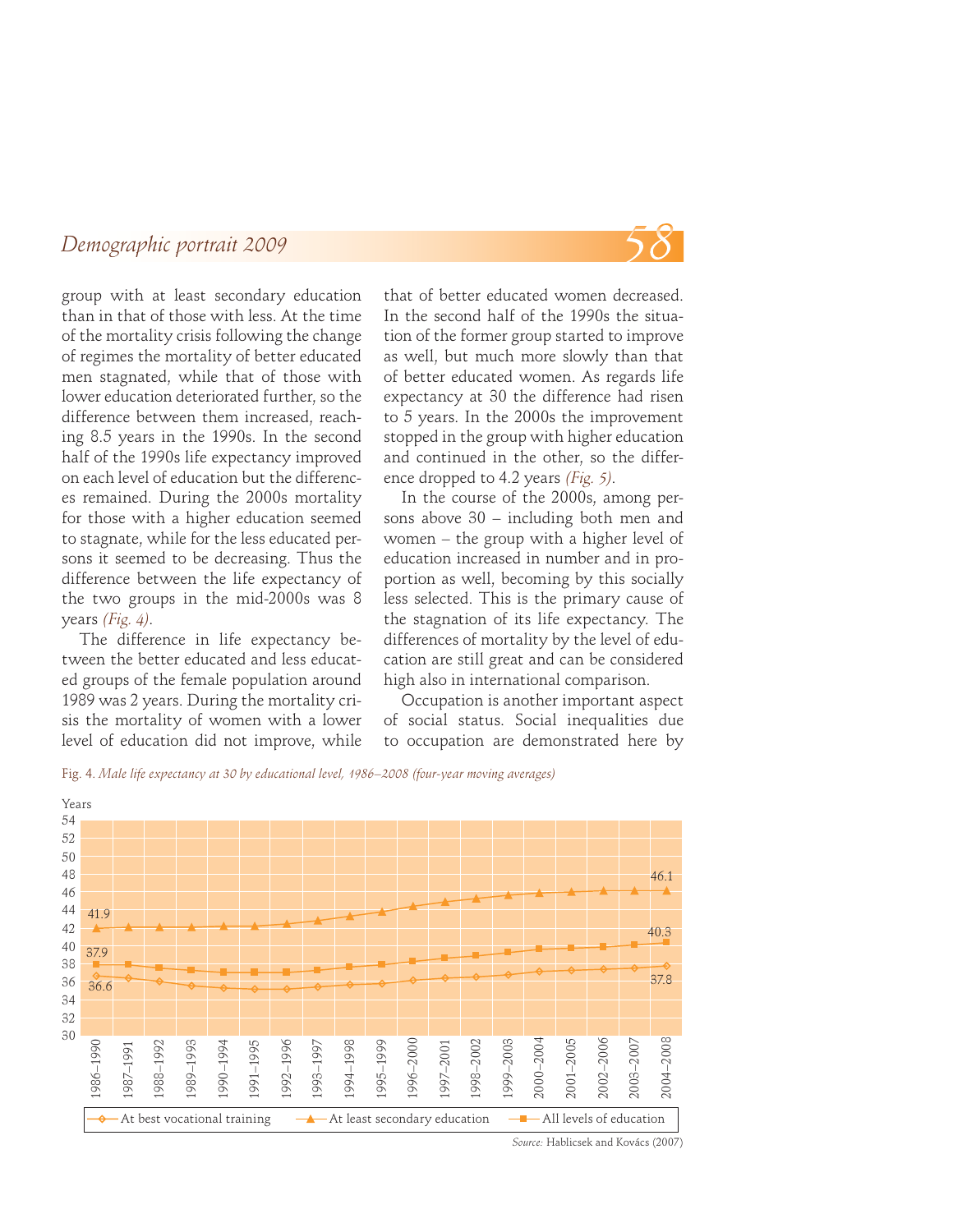



Fig. 5. *Female life expectancy at 30 by educational level, 1986–2008 (four-year moving averages)*

*Source:* Hablicsek and Kovács (2007)

| Table 4. Standardized mortality ratios by socio-occupational groups, % |  |  |  |
|------------------------------------------------------------------------|--|--|--|
|------------------------------------------------------------------------|--|--|--|

|         | Manual workers            |                                                  |       |                  |                                    |  |  |  |
|---------|---------------------------|--------------------------------------------------|-------|------------------|------------------------------------|--|--|--|
|         | Agricultural<br>labourers | Other manual<br>Non-manual<br>workers<br>workers |       | Total population | compared to non-<br>manual workers |  |  |  |
|         | $(\% )$                   |                                                  |       |                  |                                    |  |  |  |
|         |                           |                                                  | Males |                  |                                    |  |  |  |
| 1989/90 | 103                       | 104                                              | 83    | 100              | 125                                |  |  |  |
| 2000/01 | 110                       | 106                                              | 69    | 100              | 157                                |  |  |  |
| 2004/05 | 164                       | 107                                              | 59    | 100              | 196                                |  |  |  |
| Females |                           |                                                  |       |                  |                                    |  |  |  |
| 1989/90 | 98                        | 102                                              | 94    | 100              | 107                                |  |  |  |
| 2000/01 | 105                       | 103                                              | 79    | 100              | 132                                |  |  |  |
| 2004/05 | 158                       | 104                                              | 68    | 100              | 159                                |  |  |  |

*Source:* Klinger (2007)

standardized mortality ratios, more exactly, standardized mortality rates compared to the national average. The examination of the groups of agricultural labourers, other manual workers, and intellectuals reveals that around 1990 mortality in the two former groups was only 25 per cent

higher than in the latter, while in 2005 the difference was nearly 100 per cent. Besides the growing inequality in mortality, the changes in the situation of the agricultural labourers calls attention also to the fact that certain, mainly smaller groups and ones decreasing in numbers became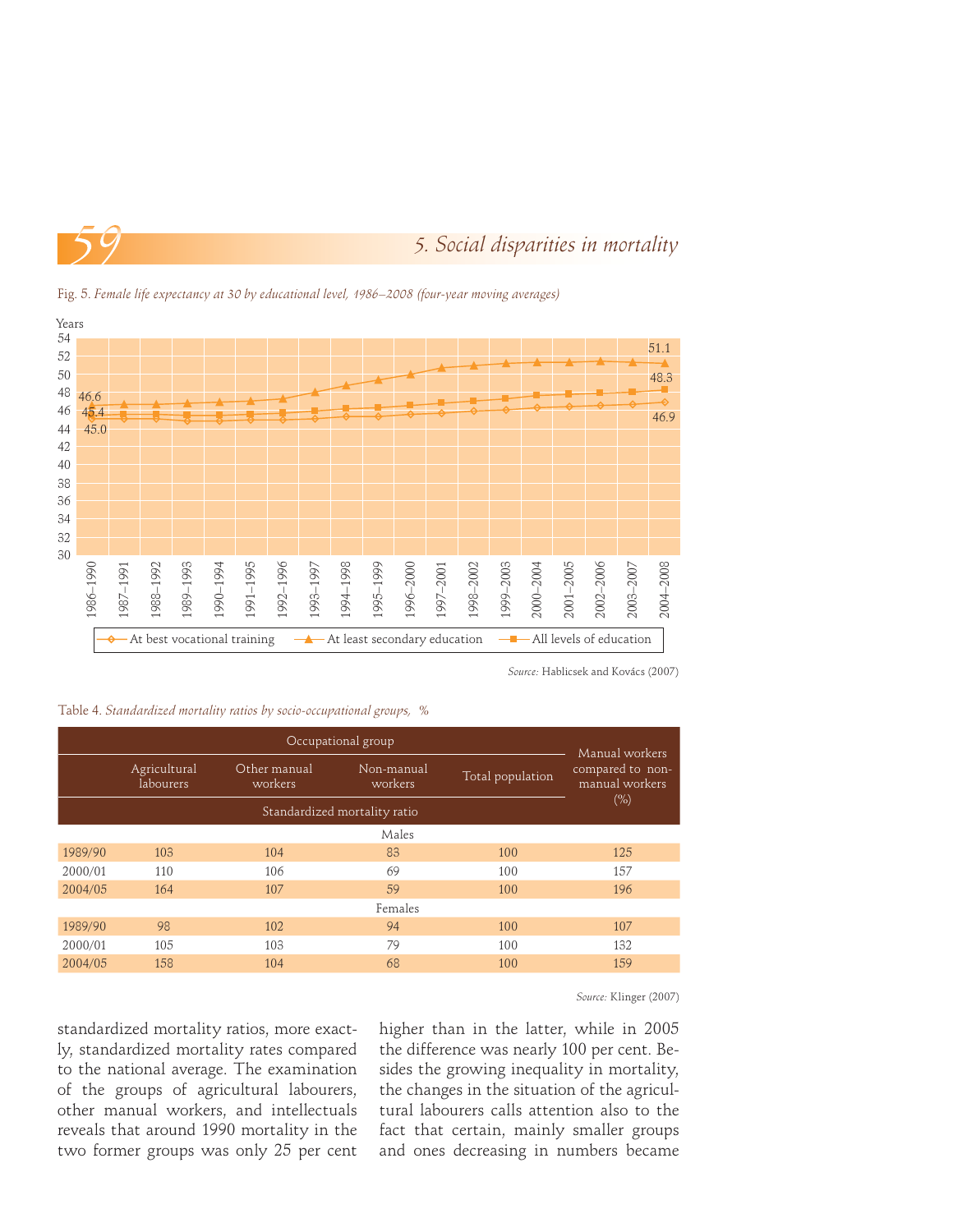

increasingly marginalized with respect to their state of health and life expectancy. In 2004–2005 mortality among agricultural labourers was 50 per cent higher than among other manual workers (both for men and women), whose mortality level was high anyway.

No data of mortality are available by other important aspects of a person's social position but the differences in the subjective evaluation of health status are well known owing to various surveys. Self-rated health shows similar social differences when viewed by education and income as mortality. Examining self-rated health by the differences of income we can find that the less well-to-do consider their state of health much worse than those living in plenty. At the same time it has to be noted that these differences come about gradually during the life course. Among young adults the difference in the assessment of health by the level of income is insignificant. Assessing health on a scale ranging



*(scale 0–10)*

Source: NKI Életünk fordulópontjai demográfiai adatfelvétel, 2001 (Demographic Research Institute, *Turning Points of the Life Course,* demographic datasurvey, 2001). (Authors' calculations)

from 0 to 10, the difference between the most needy one fifth and the richest one fifth of the population is merely 0.7 in the case of women aged 35-44, while it is 1.3 among men in the same age group. Among those aged 55–64 the difference is 1.5 and nearly 2 as regards women and men, resp. *(Fig. 6)*.

In higher age groups the difference is slightly smaller, but does not cease to exist. The changes are obviously linked with the fact that the damages to health going back to poverty add up during the life course since people needy at the time of the survey were presumably, though not necessarily, poor in earlier phases of their lives as well. To sum up, the poorest one fifth of the middle-aged population is about twenty years 'older' as regards their health status than the one fifth living under the best financial circumstances.

The disadvantages of the Roma population as regards their level of education, their position on the labour market and their income are reflected in their health as Fig. 6. Self-rated health by income quintiles, 2001 well. Roma men aged 18 to 24 still assess





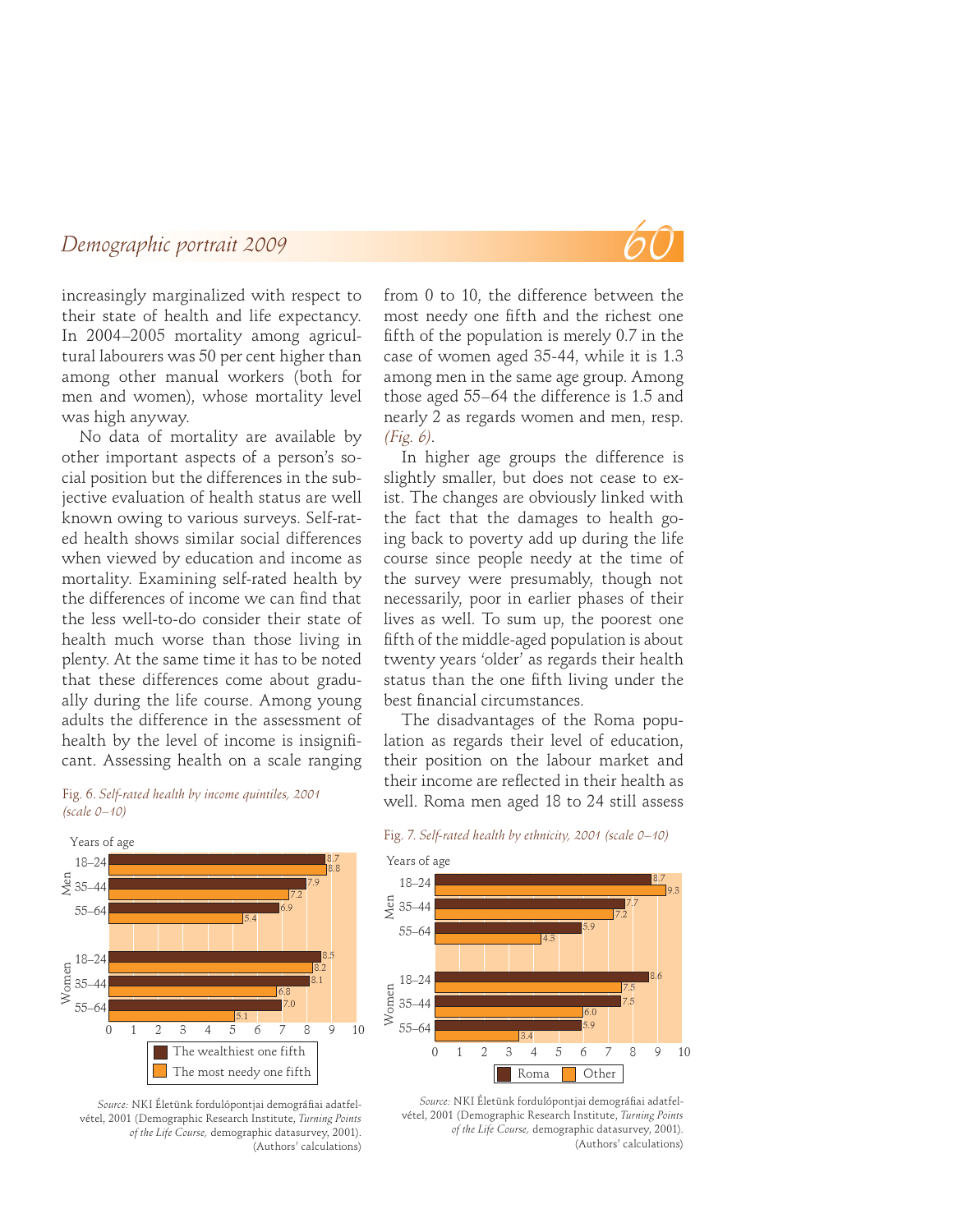#### *5. Social disparities in mortality*

their physical condition to be better than non-Roma males of the same age group *(Fig. 7)*.

Among men between 35 and 44 years of age the disadvantage of the Roma is already present but is still relatively small. Inequality becomes, however, really high in the case of the age group 55–64.

Roma women have a worse opinion about their own health already in younger age groups. Health assessment of those aged 18 to 24 is more than one point lower than that of non-Roma women in the same age group. In the case of the age group 55–64 the difference is already 2.5 points.

# SOCIAL DIFFERENCES IN LIFE EXPECTANCY IN INTERNATIONAL COMPARISON

The international analysis of inequalities in mortality comes up to various difficulties. The conditions of the individual social groups can be best compared by the level of

Fig. 8. *Mortality inequalities by the relative index of inequality for men in European populations around 2000*



Source: http://survey.erasmusmc.nl/eurothine\_final report\_complete.zi*p*





report\_complete.zi*p*

education. Analysing international mortality inequalities we have to use an indicator which is able to take into account both the different levels of mortality of the educational groups in the countries compared and the differing size of these groups. The latest comprehensive survey of Europe compared mortality in the group having at least secondary education and in the one of those on a lower educational level on the basis of the so-called relative index of inequality (Figs 8 and 9).

Just like the high level of mortality, the great differences in the mortality both of men and women proved system specific as they are characteristic of the former socialist countries of Europe. Hungary is above the average even among the members of this group as regards social differences of mortality. Consequently, the extremely unfavourable mortality level of Hungary can be improved only by diminishing the social differences in mortality, in other words, the social differences themselves.